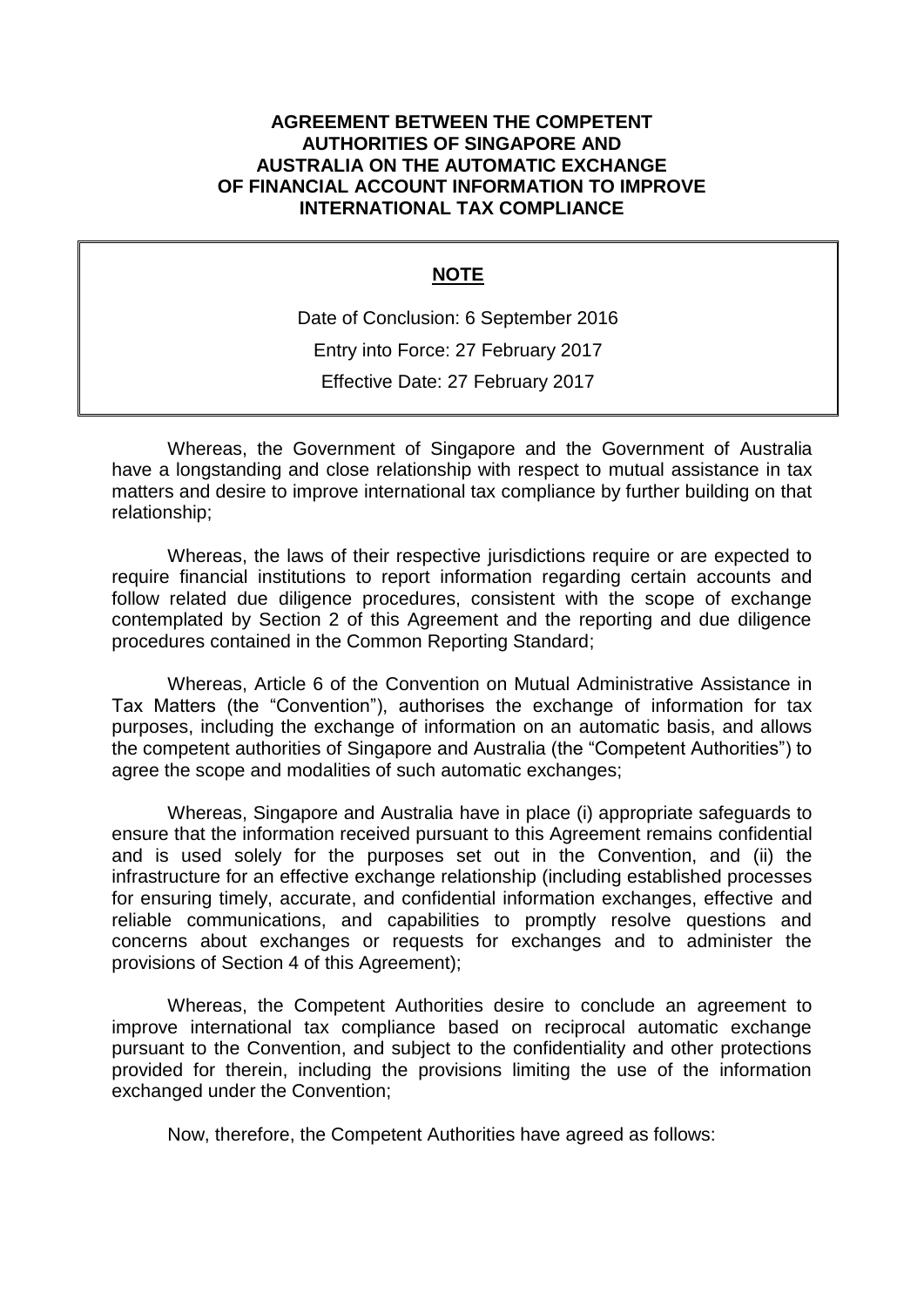## **SECTION 1** *Definitions*

1. For the purposes of this agreement ("Agreement"), the following terms have the following meanings:

- a) the term "Singapore" means the Republic of Singapore.
- b) the term "Australia" means the Commonwealth of Australia, excluding all external territories other than:
	- 1) the Territory of Norfolk Island;
	- 2) the Territory of Christmas Island;
	- 3) the Territory of Cocos (Keeling) Islands;
	- 4) the Territory of Ashmore and Cartier Islands;
	- 5) the Territory of Heard Island and McDonald Islands; and
	- 6) the Coral Sea Islands Territory,

but including any area adjacent to the territorial limits of Australia (including the Territories specified above) in respect of which there is for the time being in force, consistently with international law, a law of Australia dealing with the exploration for or exploitation of any of the natural resources of the exclusive economic zone or the seabed or subsoil of the continental shelf.

- c) the term "Competent Authority" means:
	- 1) in the case of Singapore, the Minister for Finance or his authorised representative; and
	- 2) in the case of Australia, the Commissioner of Taxation or an authorised representative of the Commissioner of Taxation.
- d) the term "Singaporean Financial Institution" means (i) any Financial Institution that is resident in Singapore, but excludes any branch of that Financial Institution that is located outside Singapore, and (ii) any branch of a Financial Institution that is not resident in Singapore, if that branch is located in Singapore.
- e) the term "Australian Financial Institution" means (i) any Financial Institution that is resident in Australia, but excludes any branch of that Financial Institution that is located outside Australia, and (ii) any branch of a Financial Institution that is not resident in Australia, if that branch is located in Australia.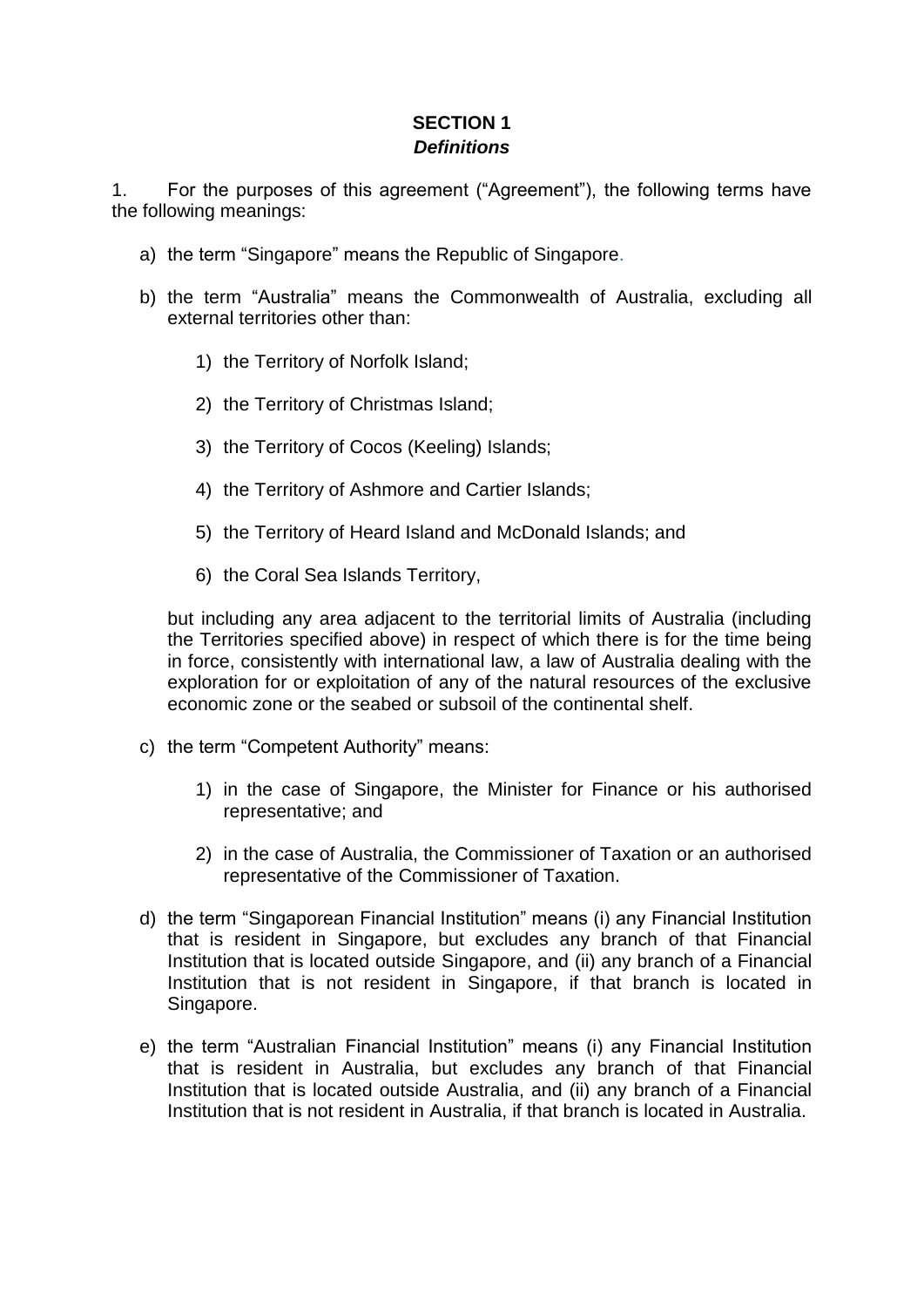- f) the term "Reporting Financial Institution" means any Singaporean Financial Institution or Australian Financial Institution, as the context requires, that is not a Non-Reporting Financial Institution.
- g) the term "Reportable Account" means a Singaporean Reportable Account or an Australian Reportable Account, as the context requires, provided it has been identified as such pursuant to due diligence procedures, consistent with the Common Reporting Standard, in place in Singapore or Australia.
- h) the term "Singaporean Reportable Account" means a Financial Account that is maintained by an Australian Reporting Financial Institution and held by one or more Singaporean Persons that are Reportable Persons or by a Passive Non-Financial Entity with one or more Controlling Persons that is a Singaporean Reportable Person.
- i) the term "Australian Reportable Account" means a Financial Account that is maintained by a Singaporean Reporting Financial Institution and held by one or more Australian Persons that are Reportable Persons or by a Passive Non-Financial Entity with one or more Controlling Persons that is an Australian Reportable Person.
- j) the term "Singaporean Person" means an individual or Entity that is identified by an Australian Reporting Financial Institution as resident in Singapore pursuant to due diligence procedures consistent with the Common Reporting Standard, or an estate of a decedent that was a resident of Singapore.
- k) the term "Australian Person" means an individual or Entity that is identified by a Singaporean Reporting Financial Institution as resident in Australia pursuant to due diligence procedures consistent with the Common Reporting Standard, or an estate of a decedent that was a resident of Australia.
- l) the term "TIN" means a Singaporean TIN or an Australian TIN, as the context requires.
- m) the term "Singaporean TIN" means a Singaporean Tax Reference Number.
- n) the term "Australian TIN" means an Australian Tax File Number or Australian Business Number.

2. Any capitalised term not otherwise defined in this Agreement will have the meaning that it has at that time under the law of the jurisdiction applying the Agreement, such meaning being consistent with the meaning set forth in the Common Reporting Standard. Any term not otherwise defined in this Agreement or in the Common Reporting Standard will, unless the context otherwise requires or the Competent Authorities agree to a common meaning (as permitted by domestic law), have the meaning that it has at that time under the law of the jurisdiction applying this Agreement, any meaning under the applicable tax laws of that jurisdiction prevailing over a meaning given to the term under other laws of that jurisdiction.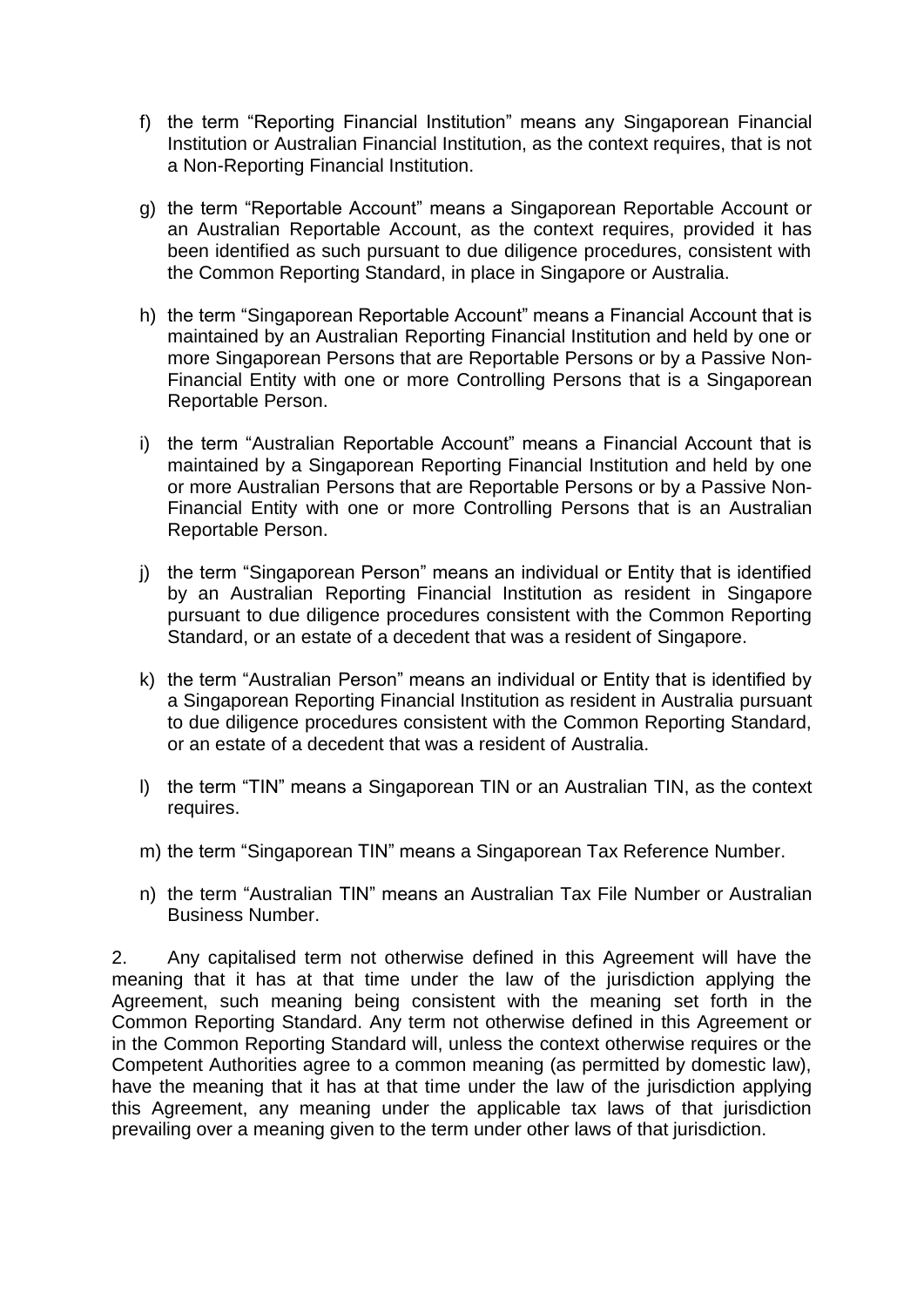### **SECTION 2**

#### *Exchange of Information with Respect to Reportable Accounts*

1. Pursuant to the provisions of Article 6 of the Convention and subject to the applicable reporting and due diligence rules consistent with the Common Reporting Standard, each Competent Authority will annually exchange with the other Competent Authority on an automatic basis the information obtained pursuant to such rules and specified in paragraph 2.

2. The information to be exchanged is, in the case of Singapore with respect to each Australian Reportable Account, and in the case of Australia with respect to each Singaporean Reportable Account:

- a) the name, address, TIN(s) and date of birth (in the case of an individual) of each Reportable Person that is an Account Holder of the account and, in the case of any Entity that is an Account Holder and that, after application of due diligence procedures consistent with the Common Reporting Standard, is identified as having one or more Controlling Persons that is a Reportable Person, the name, address, and TIN(s) of the Entity and the name, address, TIN(s) and date of birth of each Reportable Person;
- b) the account number (or functional equivalent in the absence of an account number);
- c) the name and identifying number (if any) of the Reporting Financial Institution;
- d) the account balance or value (including, in the case of a Cash Value Insurance Contract or Annuity Contract, the Cash Value or surrender value) as of the end of the relevant calendar year or other appropriate reporting period or, if the account was closed during such year or period, the closure of the account;
- e) in the case of any Custodial Account:
	- 1) the total gross amount of interest, the total gross amount of dividends, and the total gross amount of other income generated with respect to the assets held in the account, in each case paid or credited to the account (or with respect to the account) during the calendar year or other appropriate reporting period; and
	- 2) the total gross proceeds from the sale or redemption of Financial Assets paid or credited to the account during the calendar year or other appropriate reporting period with respect to which the Reporting Financial Institution acted as a custodian, broker, nominee, or otherwise as an agent for the Account Holder;
- f) in the case of any Depository Account, the total gross amount of interest paid or credited to the account during the calendar year or other appropriate reporting period; and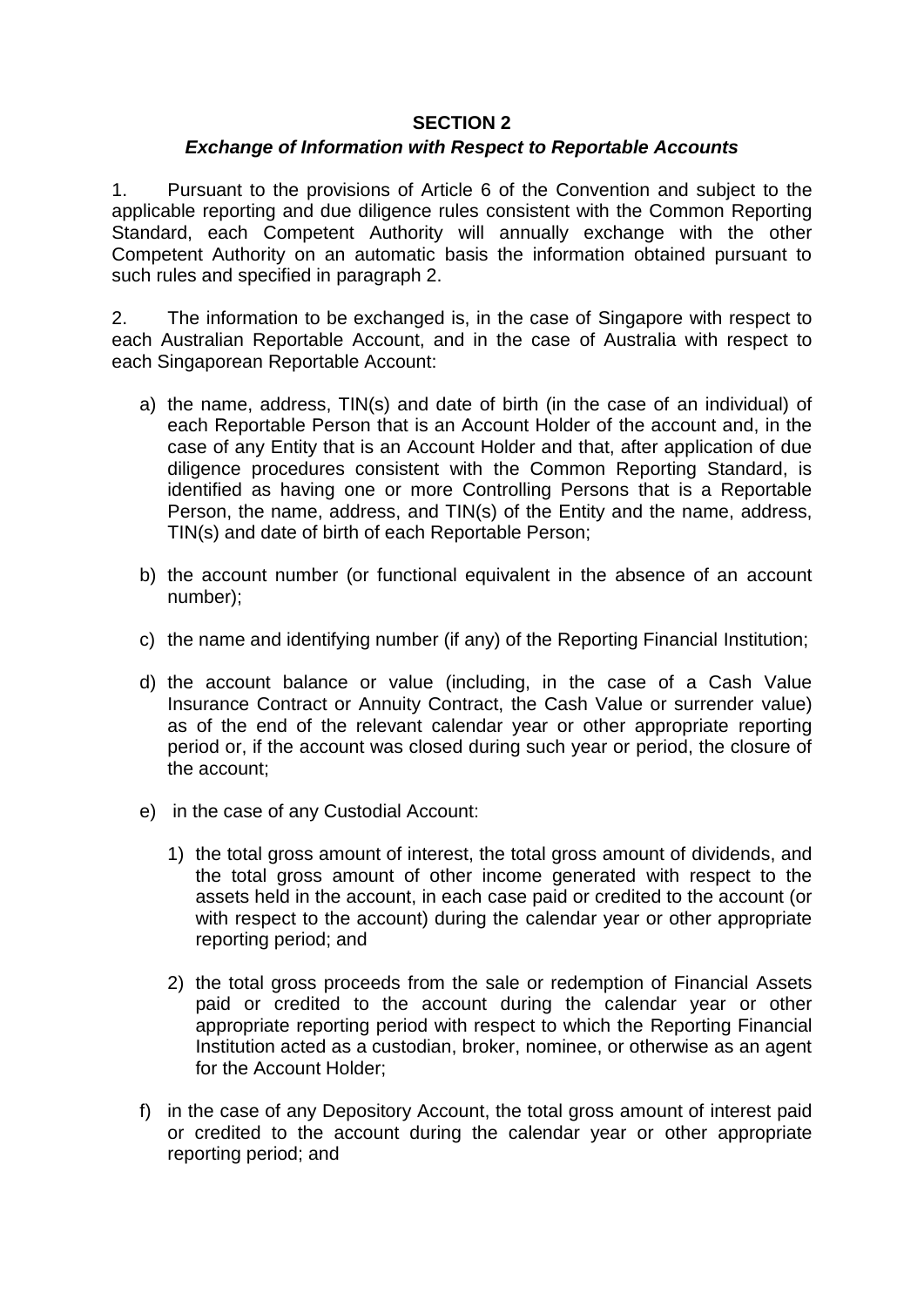g) in the case of any account not described in subparagraph 2(e) or (f), the total gross amount paid or credited to the Account Holder with respect to the account during the calendar year or other appropriate reporting period with respect to which the Reporting Financial Institution is the obligor or debtor, including the aggregate amount of any redemption payments made to the Account Holder during the calendar year or other appropriate reporting period.

# **SECTION 3** *Time and Manner of Exchange of Information*

1. For the purposes of the exchange of information in Section 2, the amount and characterisation of payments made with respect to a Reportable Account may be determined in accordance with the principles of the tax laws of the jurisdiction exchanging the information.

2. For the purposes of the exchange of information in Section 2, the information exchanged will identify the currency in which each relevant amount is denominated.

3. With respect to paragraph 2 of Section 2, information is to be exchanged with respect to 2017 and all subsequent years and will be exchanged within nine months after the end of the calendar year to which the information relates. Notwithstanding the foregoing sentence information is only required to be exchanged with respect to a calendar year if both jurisdictions have in effect legislation that requires reporting with respect to such calendar year that is consistent with the scope of exchange provided for in Section 2 and the reporting and due diligence procedures contained in the Common Reporting Standard

4. Notwithstanding paragraph 3, the information to be exchanged with respect to 2017 is the information described in paragraph 2 of Section 2, except, in the case of Singapore, for gross proceeds described in subparagraph 2(e)(2) of Section 2 for each Australian Reportable Account, which is to be exchanged with respect to 2018 and all subsequent years.

5. The Competent Authorities will automatically exchange the information described in Section 2 in a common reporting standard schema in Extensible Markup Language.

6. The Competent Authorities will agree on one or more methods for data transmission including encryption standards.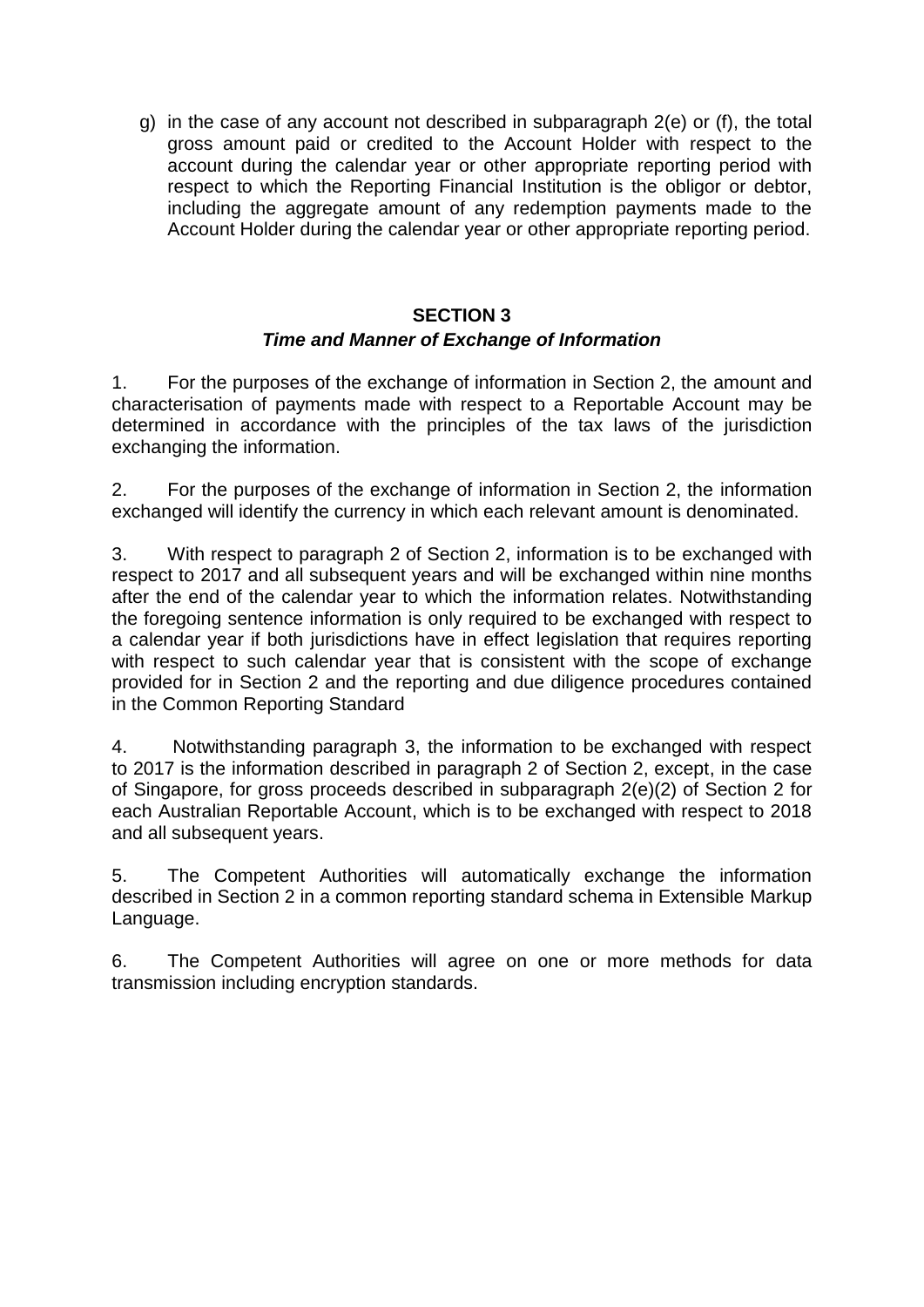#### **SECTION 4**

### *Collaboration on Compliance and Enforcement*

A Competent Authority will notify the other Competent Authority when the firstmentioned Competent Authority has reason to believe that an error may have led to incorrect or incomplete information reporting or there is non-compliance by a Reporting Financial Institution with the applicable reporting requirements and due diligence procedures consistent with the Common Reporting Standard. The notified Competent Authority will take all appropriate measures available under its domestic law to address the errors or non-compliance described in the notice.

## **SECTION 5** *Confidentiality and Data Safeguards*

1. All information exchanged is subject to the confidentiality rules and other safeguards provided for in the Convention, including the provisions limiting the use of the information exchanged and, to the extent needed to ensure the necessary level of protection of personal data, in accordance with the safeguards which may be specified by the supplying Competent Authority as required under its domestic law.

2. Each Competent Authority will notify the other Competent Authority immediately regarding any breach of confidentiality or failure of safeguards and any sanctions and remedial actions consequently imposed.

## **SECTION 6**

### *Consultations and Amendments*

1. If any difficulties in the implementation or interpretation of this Agreement arise, either Competent Authority may request consultations to develop appropriate measures to ensure that this Agreement is fulfilled.

2. This Agreement may be amended by written agreement of the Competent Authorities. Unless otherwise agreed upon, such an amendment is effective on the first day of the month following the expiration of a period of one month after the date of the later of the signatures of such written agreement or the date of the later of the notifications exchanged for purposes of such written agreement.

## **SECTION 7** *Term of Agreement*

1. This Agreement will come into effect on the date of the later of the notifications provided by each Competent Authority that its jurisdiction has the necessary laws in place to implement the Agreement.